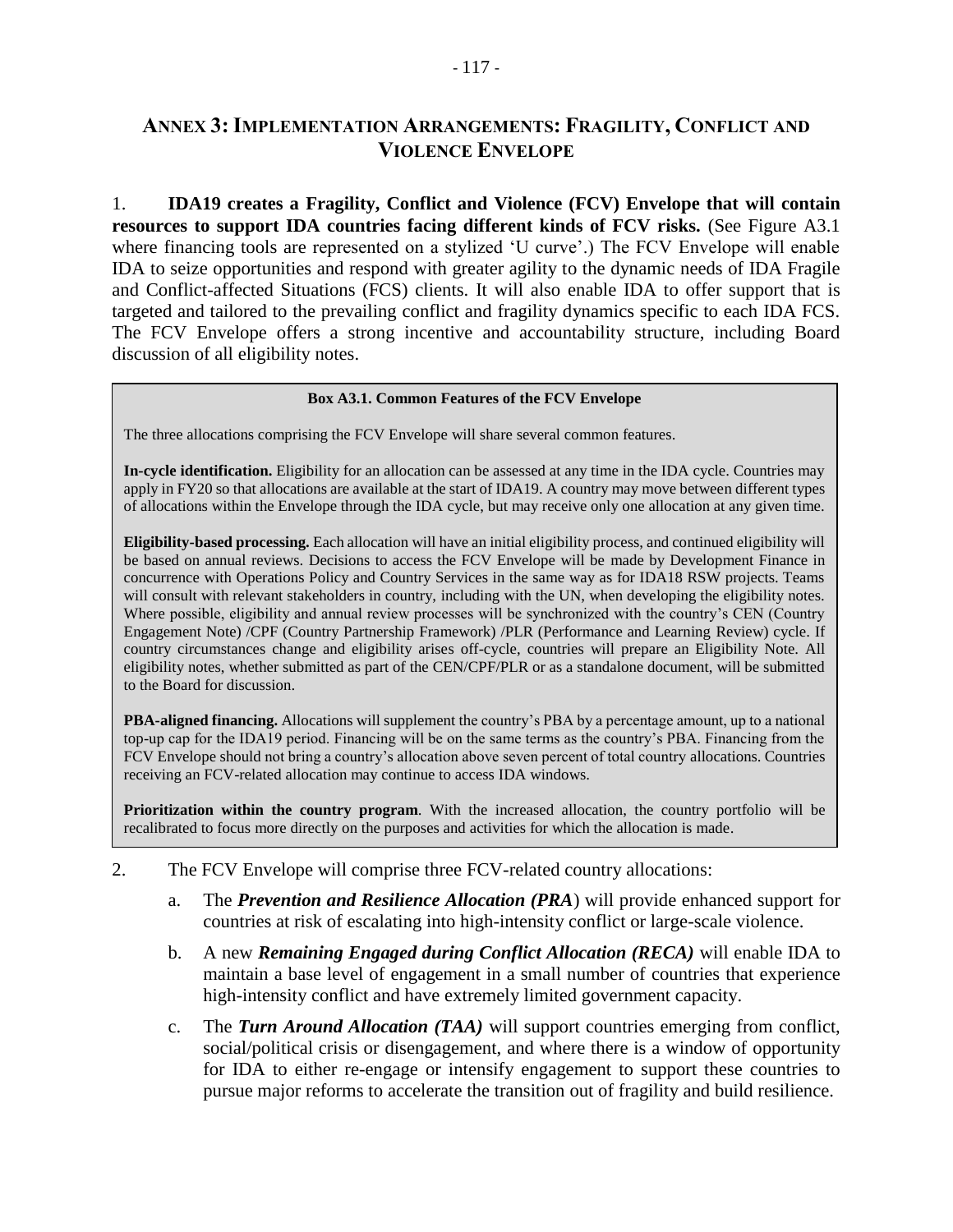## **Figure A3.1. FCV Envelope**



*Prevention and Resilience Allocation (PRA)*

 $\overline{a}$ 

3. **As a key financial tool in the pivot to prevention, the PRA will support governments to take proactive measures against escalating conflict and violence.** It will provide enhanced support for countries at risk of escalating into high-intensity conflict or large-scale violence, where the Government is committed to addressing the underlying drivers of conflict and violence. The PRA will enable more agile responses to changing fragility and conflict dynamics, while also ensuring country ownership.

4. **PRA eligibility will be based on two criteria:** (i) a quantified indicator that identifies countries that are at risk of escalating into high-intensity conflict or large-scale violence;<sup>183</sup> and (ii) the Government has in place a strategy or plan acceptable to IDA that describes the concrete steps that the country will take to reduce the risks of conflict or violence, and the corresponding milestones the Government commits to implement with support from the PRA. These eligibility criteria are designed to provide a basis for IDA programming that is genuinely country-led and focused on reducing conflict and violence.

<sup>&</sup>lt;sup>183</sup> Data show that the existence of small-scale conflict is one of the strongest predictors of large-scale conflict, reflecting the notion that violence breeds violence. With this in mind, indicators to identify those countries at highest risk of escalating into high-intensity conflict include: (i) countries that already experience some low-level conflict, measured as between 2 and 10 conflict-related deaths per 100,000 people, and an absolute number of conflict-related deaths above 250; and (ii) countries experiencing a rapid deterioration of the security situation, meaning a number of conflict-related deaths between 1 and 2 per 100,000 people, an absolute number above 250, and an increase in conflict-related deaths that is at least double the previous year. This criterion will be based on data from the Armed Conflict Location and Event Data Project (ACLED) and/or the Uppsala Conflict Data Program (UCDP). Below that range, regular PBA can be used to address low risks of conflict, and above that range, the country may become eligible for the RECA. For inter-personal violence, the criterion will be measured as more than 50 intentional homicide-related deaths per 100,000 people using United Nations Office on Drugs and Crime data.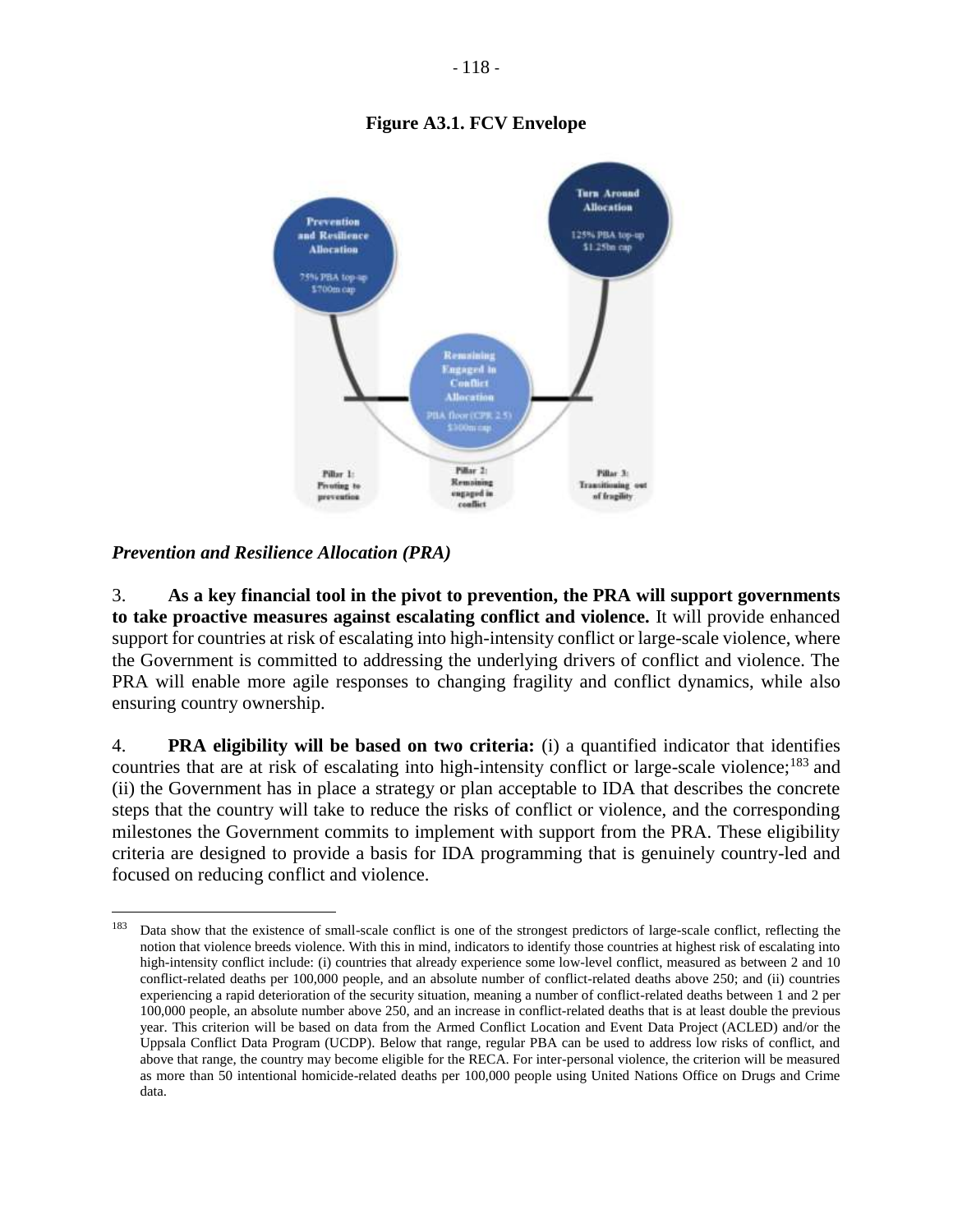5. **The PRA will top up a country's PBA by 75 percent, up to a national top-up cap of US\$700 million per country for IDA19.**<sup>184</sup> Financing will be provided on the same terms as the country's PBA. While this is a significant top-up, the WB assesses that there is ample demand and absorptive capacity to scale up meaningful programming in these countries, and that prioritization of prevention is warranted, given its net benefits, as outlined in *Pathways for Peace*. 185

6. **Countries receiving the PRA will recalibrate their IDA portfolio to focus on deescalating the conflict and violence through development interventions**. This recalibration should be reflected in country dialogue as well as in the pipeline and portfolio of investments and analytical products, as appropriate to each context. The PRA will facilitate WB engagement with the Government on critical yet difficult issues and scale up best-fit preventive and inclusive approaches beyond business as usual. Countries may apply for the PRA at any time during the IDA19 cycle by demonstrating the risks, the Government's plan to address the risks and accompanying milestones, and the WB's supportive program.<sup>186</sup> Continued access to the PRA will be subject to annual reviews.<sup>187</sup>

### *Remaining Engaged during Conflict Allocation (RECA)*

 $\overline{\phantom{a}}$ 

7. **The RECA will provide a base level of support in rare cases in which a country's PBA is extremely low due to the often-related combination of high-intensity conflict and weak institutional capacity.** Based on lessons from IDA18 engagement in Yemen, this financing tool gives IDA the option to support countries in circumstances where, despite conflict, the WB can meaningfully engage to preserve institutional capacity and human capital that will be critical for the country's future recovery.

8. **Eligibility for the RECA will be based on three criteria**: (i) a quantified indicator that identifies countries in high-intensity conflict;<sup>188</sup> (ii) a Country Policy and Institutional Assessment (CPIA) of 2.5 or below; and (iii) a proposed program that is consistent with the RECA.<sup>189</sup>

<sup>&</sup>lt;sup>184</sup> Downwards adjustments to this allocation may be warranted in certain circumstances, such as weak absorptive capacity or debt considerations.

<sup>185</sup> United Nations and World Bank, *Pathways for Peace: Inclusive Approaches to Preventing Violent Conflict* (Washington DC: World Bank Group, 2018).

<sup>&</sup>lt;sup>186</sup> A PRA Eligibility Note will address: (i) the risks of conflict and violence that the country is facing; (ii) the government's strategy to mitigate these risks; (iii) milestones that the government commits to meet with support from the PRA, similar to CPF indicators; (iv) a summary of other partners' activities; and (v) the WB's proposed approach, including partnerships, adjustments to the country program, including policy dialogue, portfolio, and pipeline. The Eligibility Note will be synchronized with the CEN/CPF/PLR cycle where possible. If off-cycle, the Eligibility Note will be submitted to the Board for discussion.

<sup>&</sup>lt;sup>187</sup> A PRA annual review will address: (i) how PRA resources have been used and progress made in recalibrating the country portfolio; (ii) an update on risks and the Government's approach to mitigating these risks; (iii) the Government's performance against the agreed milestones; and (iv) updates to the WB program and/or the milestones. In cases where agreed milestones have not been met due to factors within the Government's control, access to the PRA will be suspended, and the country would return to regular PBA the following FY.

<sup>&</sup>lt;sup>188</sup> The criterion will be measured as ten or more conflict-related deaths per 100,000 people using ACLED and/or UCDP data.

RECA eligibility notes will be synchronized with the CEN/PLR cycle where possible. If off-cycle, the Eligibility Note will be submitted to the Board for discussion.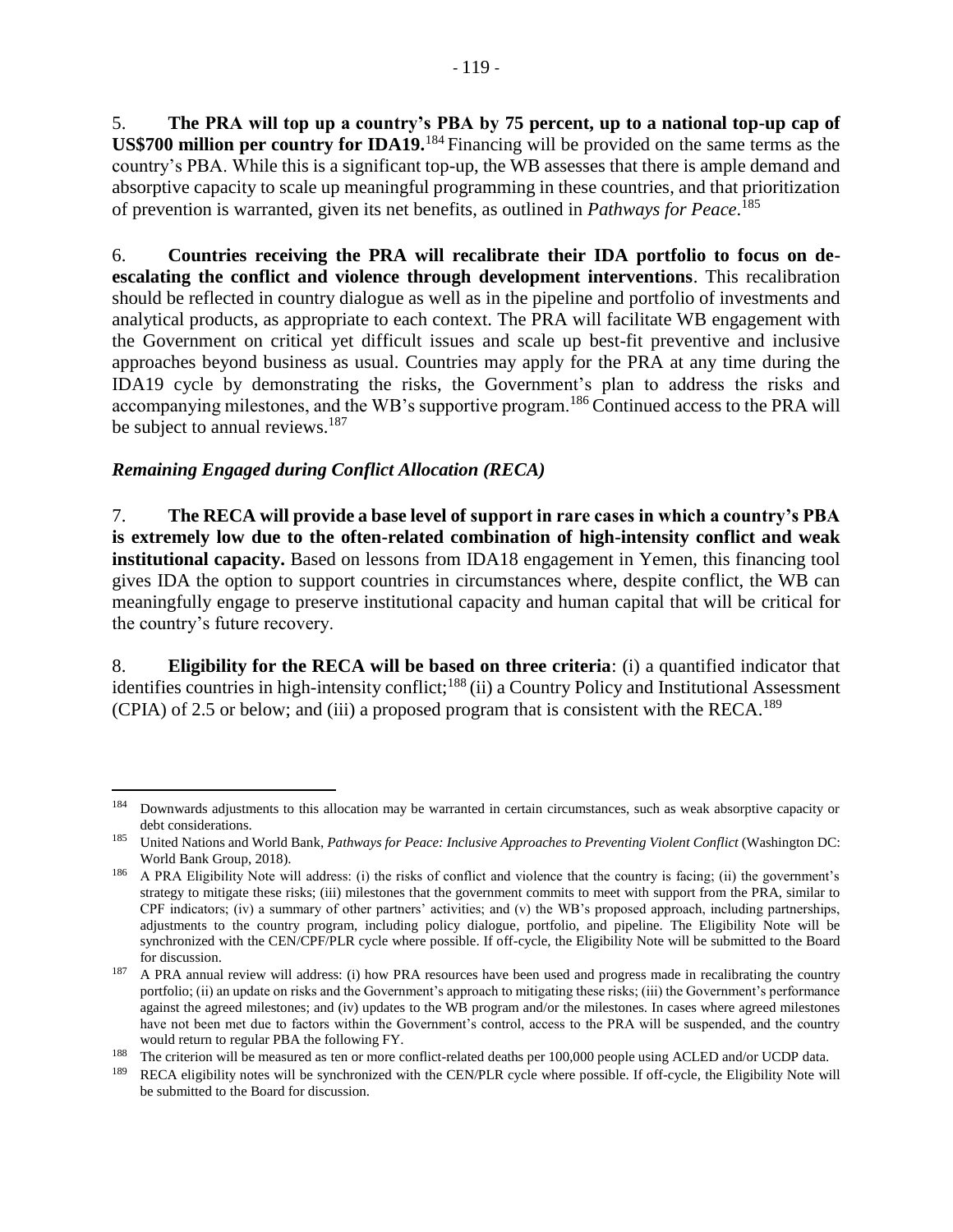9. **The RECA will be used to finance a specific set of development activities focused on WB comparative advantage as a development actor in the country context.** The allocation will enable the country portfolio to focus on development activities that preserve institutions and human capital, such as delivery of basic services and capacity building in key institutions. The use of the allocation will seek to ensure value for money in achieving development outcomes, while recognizing that working in these contexts entails higher costs.

#### 10. **In the following limited circumstances,** <sup>190</sup> **IDA funding in RECA countries**<sup>191</sup> **may be provided directly to UN agencies and INGOs:**<sup>192</sup>

- a. *A government request* to provide financing directly to organizations to carry out operations due to capacity constraints of the Government to effectively manage and implement operations;
- b. *Demonstrated value-added of IDA financing* to ensure activities and outcomes supported by IDA are consistent with IDA's development mandate and are additional (i.e., are not already planned or financed by executing parties);
- c. *Demonstrated attention to rebuilding national and/or local systems, including institutional strengthening and capacity building* in line with IDA's rationale for engagement during conflict by focusing on preserving development gains and building capacity for future recovery; and
- d. *Demonstrated attention to sustainability* including that the executing parties have a financing plan that goes beyond IDA to support recurrent costs.

11. **The RECA will top up a country's PBA on the same terms as its PBA**. If the country's CPR is 2.5 or below,<sup>193</sup> their PBA will be calculated on the assumption that their CPR is 2.5, up to a national top-up cap of US\$300 million.<sup>194</sup> RECA countries may also access IDA windows, including the Crisis Response Window (CRW).

12. **The RECA designation will enable more agile responses to changing conflict dynamics.** Countries may apply for the allocation at any time during the IDA19 cycle by demonstrating the WB's proposed approach, including the program, policy dialogue, partnerships and coordination, portfolio pipeline and risk management including regarding the potential impact of IDA's program on conflict dynamics. Continued access to the RECA will be subject to annual reviews.<sup>195</sup>

 $\overline{a}$ 

<sup>&</sup>lt;sup>190</sup> This is in addition to the circumstances where the WB operational policies already allow for such direct financing to UN agencies and/or INGOs.

<sup>&</sup>lt;sup>191</sup> This will apply to RECA countries accessing CRW or other IDA funding.

<sup>192</sup> In such cases, no commitment charge would apply.

<sup>&</sup>lt;sup>193</sup> Downwards adjustments to this allocation may be warranted in certain circumstances, such as weak absorptive capacity or debt considerations.

<sup>&</sup>lt;sup>194</sup> During high-intensity conflict, it can be difficult to collect the data needed to generate the country's GNI per capita and population. Where this occurs, the average of the last three years of reliable data will be used for calculations.

 $195$  A RECA annual review will address: (i) how the RECA allocation has been used; (ii) conflict dynamics; and (iii) any adjustments to the WB program.